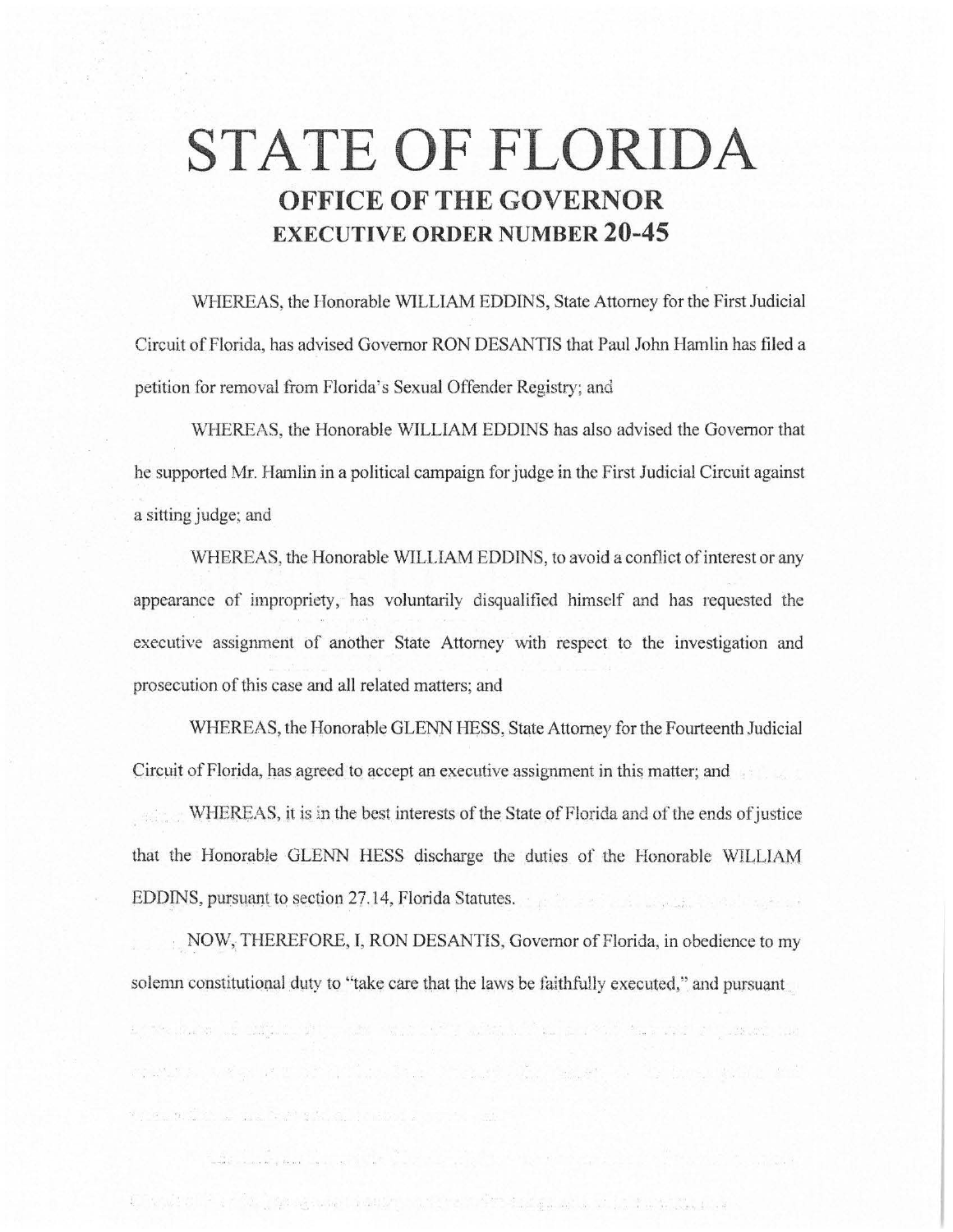to the Constitution and laws of the State of Florida, issue the following Executive Order, effective immediately:

## Section l.

The Honorable GLENN HESS, State Attorney for the Fourteenth Judicial Circuit of Florida, referred to as the ''Assigned State Attorney," is assigned to discharge the duties of the Honorable \VILLIAM EDDINS, State Attorney for the First Judicial Circuit of Florida, as they relate to the investigation, prosecution, and all matters related to Paul John Hamlin. Section 2.

The Assigned State Attorney or one or more Assistant State Attorneys and Investigators, who have been designated by the Assigned State Attorney, shall proceed immediately to the First Judicial Circuit of Florida, and are vested with the authority to perform.the duties prescribed herein.

## Section 3.

All residents of the First Judicial Circuit are requested, and all public officials are directed, to cooperate and render whatever assistance is necessary to the Assigned State Attorney, so that justice may be served.

## Section 4.

and the companion of the contract of the companion of the contract of the contract of the contract of the contract of the contract of the contract of the contract of the contract of the contract of the contract of the cont

An the space of the state of the second control of

The period of this Executive Assignment shall be for one (1) year, to and including **February 24, 2021.** The contraction of the contraction of the contraction of the contraction of the contraction

international classical resolution is added at the six of the start

where the collection of the complete settle of the collection of the collection of the collection of the collection

- 아래 : #14 Angle (2) : 14 Million (1) 14 Million (1) 14 Million (2) 14 Million (1) 14 Million (1) 1

me means for every still at the endersties. This are added to be a fact that the state of the state

and the second control of the second control of the second control of the second